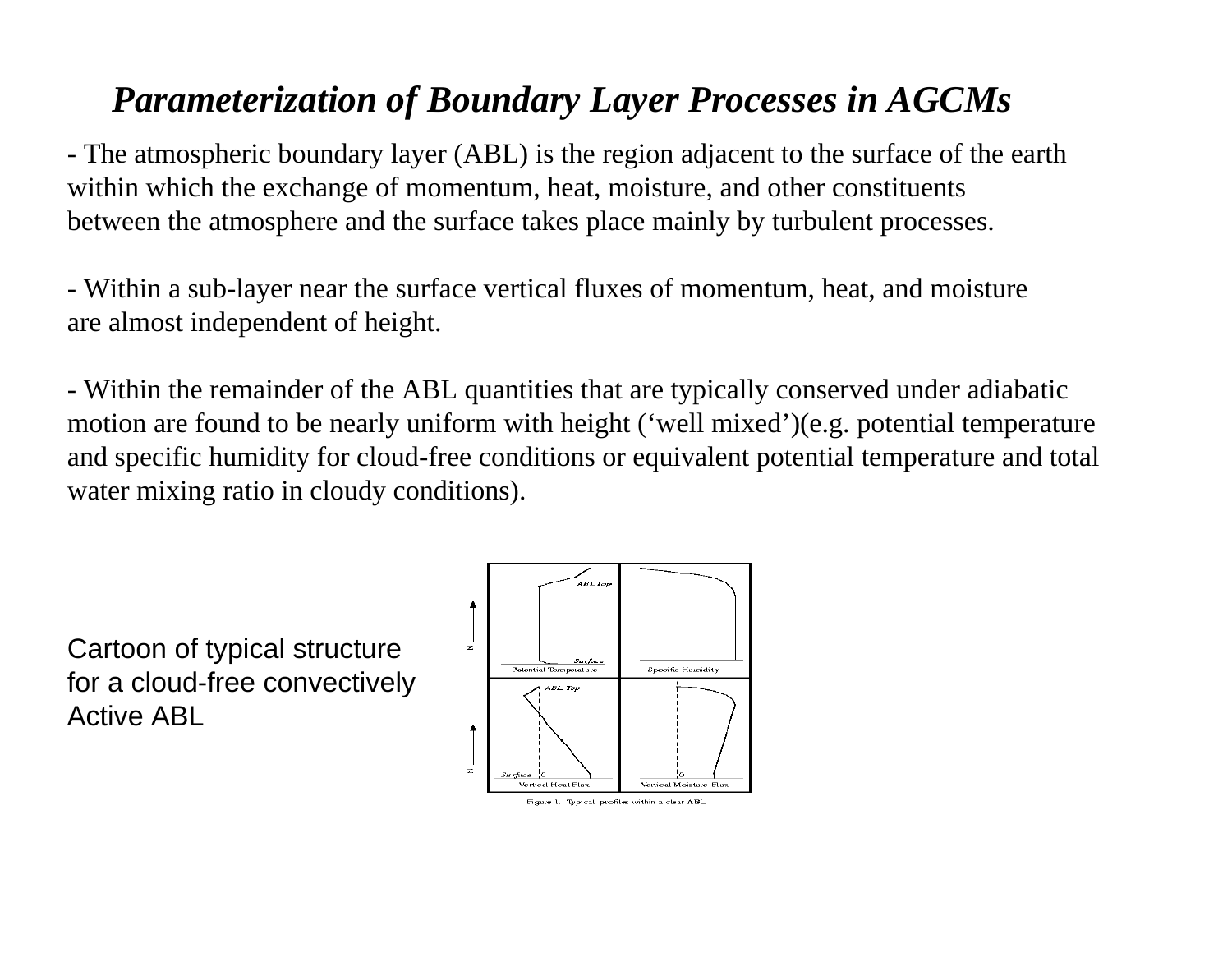*Cloud-free ABL* :

- neglect effects of water vapour condensation
- ignore (for simplicity) virtual temperature effects (i.e. water vapour is passive)

Basic equations for the large (resolved) scale:

$$
\frac{\partial \left(\overrightarrow{\rho} \overrightarrow{\overrightarrow{V}}_{H}\right)}{\partial t} + \nabla \bullet \left(\overrightarrow{\rho} \overrightarrow{\overrightarrow{V}} \overrightarrow{V}_{H}\right) + f\hat{k} \times \overrightarrow{V} = -\nabla_{H} \overrightarrow{p} - \frac{\partial \left(\overrightarrow{\overrightarrow{\rho} w' \overrightarrow{V'}}\right)}{\partial z}
$$
(1)  

$$
\frac{\partial \left(\overrightarrow{\overrightarrow{\rho S}}\right)}{\partial t} + \nabla \bullet \left(\overrightarrow{\overrightarrow{\rho V}} \overrightarrow{S}\right) - \left(\frac{\partial \overrightarrow{p}}{\partial t} + \overrightarrow{\overrightarrow{V}} \bullet \nabla_{H} \overrightarrow{p}\right) = \overrightarrow{Q} - \frac{\partial \left(\overrightarrow{\overrightarrow{\rho} \left(w'S'\right)}\right)}{\partial z} + \frac{\partial}{\partial z} \left(\overrightarrow{w'p'}\right) - \overrightarrow{\overrightarrow{\rho} \left(w'B\right)}
$$
(2)  

$$
B = gT'_{v}/\overrightarrow{T}_{v} \approx gT'/\overrightarrow{T}
$$
(buoyancy)

The depth of the ABL (and of turbulent regions in the free atmosphere) is typically small compared to a density scale-height (e.g.  $\left| {h_{ab}^{}} \right>/H \approx .1$  ). Therefore vertical variations in the background density are often ignored in ABL modelling.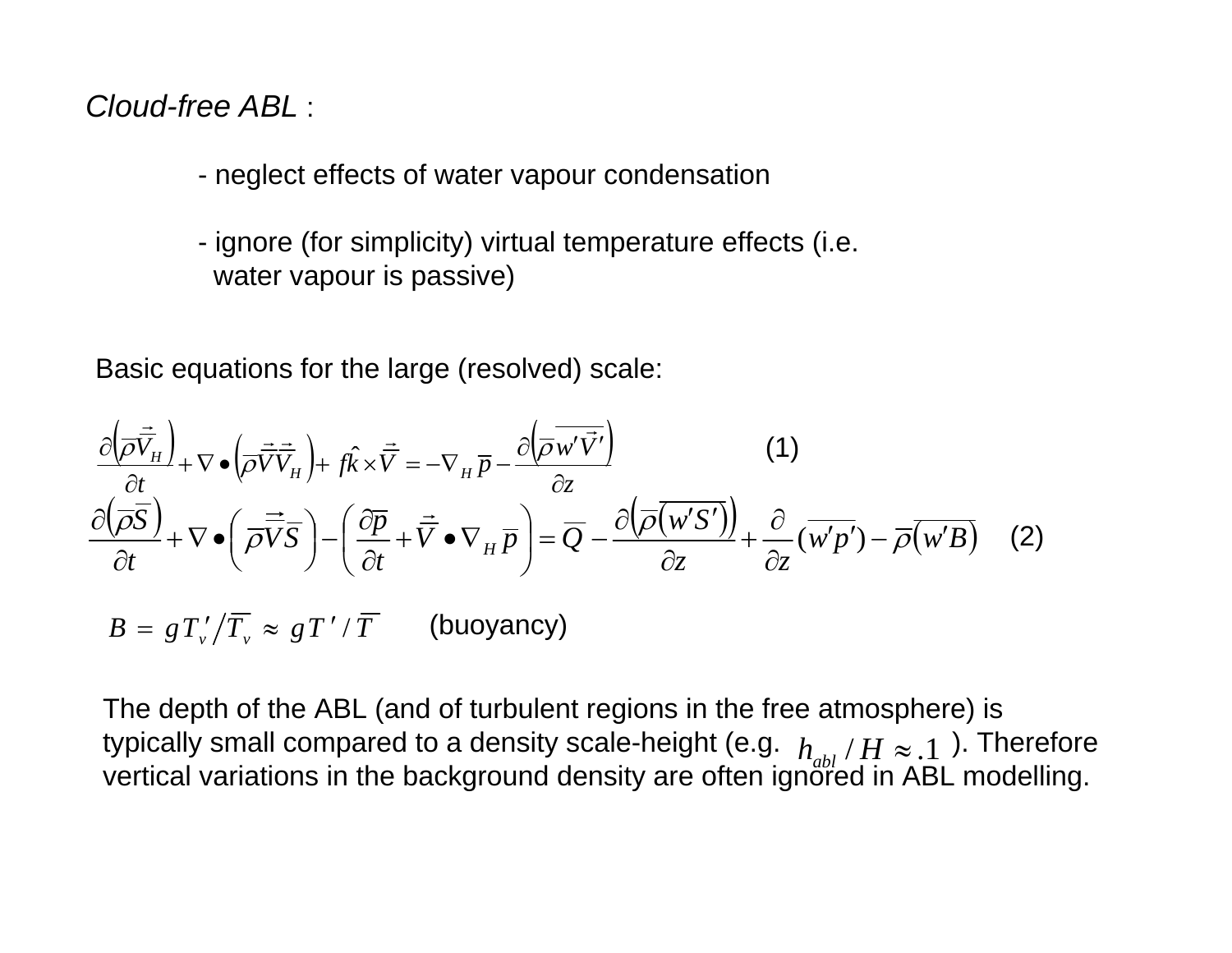Potential Temperature vs Static Energy

$$
\theta = T(p_0 / p^{\kappa}) \qquad (\kappa = R / c_p)
$$

$$
S = c_p T + \Phi
$$

If departures from hydrostatic conditions are small:

$$
\Phi = gz \quad \text{and} \quad \frac{\partial \theta}{\partial z} \equiv \left(\frac{p_0}{p}\right)^{\kappa} \left(\frac{\partial T}{\partial z} + \frac{g}{c_p}\right) \equiv \frac{1}{c_p} \left(\frac{p_0}{p}\right)^{\kappa} \frac{\partial S}{\partial z}
$$

It can also be shown that

$$
\frac{d\theta}{dt} = \left(\frac{p_0}{p}\right)^{\kappa} \left[\frac{dT}{dt} - \frac{1}{p}\frac{dp}{dt}\right] \approx \left(\frac{p_0}{p}\right)^{\kappa} \left[\frac{dS}{dt} + wB - \frac{1}{\overline{\rho}}\left[\frac{\partial p}{\partial t} + \nabla \bullet (\vec{V}p') + \overline{V} \bullet \nabla_H \overline{p}\right]\right]
$$

Also:

$$
c_p \theta' \cong \left(\frac{p_0}{\overline{p}}\right)^{\kappa} \left(c_p T' - \frac{p'}{\overline{\rho}}\right)
$$
  
\n
$$
\Rightarrow c_p \frac{\partial}{\partial z} (\rho w' \theta') \cong \left(\frac{p_0}{\overline{p}}\right)^{\kappa} \left[c_p \frac{\partial(\overline{\rho} w' T')}{\partial z} - \frac{\partial(w' p')}{\partial z}\right] + g \frac{w' \theta'}{\overline{\theta}}
$$
  
\n
$$
\Rightarrow c_p \frac{\partial(w' \theta')}{\partial z} \cong \left(\frac{p_0}{\overline{p}}\right)^{\kappa} \left[\frac{\partial(w' S')}{\partial z} - \frac{\partial(w' p')}{\partial z} + w' B\right]
$$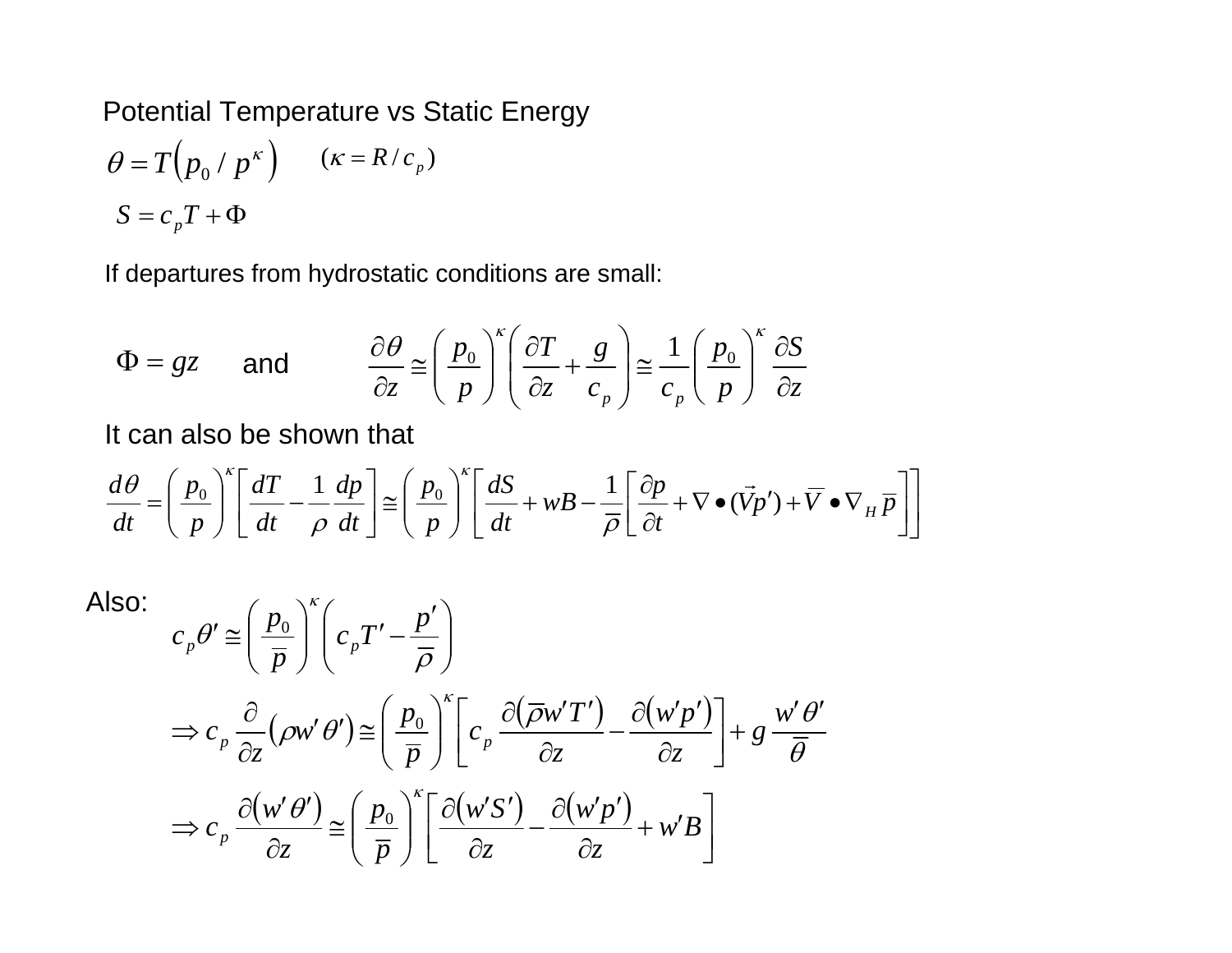Therefore the R.H.S. of (2) is approximtely  $\overline{\mathcal{Q}}-c_{_{P}}\big(\overline{T}/\overline{\theta}\hspace{0.5pt}\big)\partial(w'\hspace{0.5pt}\theta')\!/\partial z$ 

Usual current approach: combine a turbulent kinetic energy (*tke*) equation with an eddy diffusivity formulation. Get a *tke* equation by forming an equation for  $\vec{V}' \cdot \vec{V}'$  and averaging.

*Turbulent Kinetic Energy Equation:*  $\overline{\mathsf{E}} = \overline{\rho} \left( \overline{\vec{V}} \cdot \overline{\vec{V}} / 2 + \overline{\vec{V}}' \cdot \overline{\vec{V}}' / 2 \right) = \overline{\rho} (\mathsf{E} + \mathsf{e})$ )

Approximate  $tke$  ( $\theta$ ) equation: (e.g. Stull, 1988)

$$
\frac{\partial \mathbf{e}}{\partial t} + \overline{w' \vec{V'}} \bullet \frac{\partial \vec{\overline{V}}}{\partial z} + \frac{\partial}{\partial z} (\overline{w' \vec{V'}} \bullet \overline{\vec{V'}} / 2 + \overline{w'p'} / \overline{\rho}) = g \overline{w' \theta'} / \overline{\theta} - \mathbf{D}_k
$$

Eddy diffusion approximation for second moments:

$$
\overline{w'\vec{V'}} = -K_m \partial \vec{\overline{V}} / \partial z
$$

$$
\overline{w'\theta'} = -K_H \partial \overline{\theta}/\partial z
$$

$$
\overline{w'\vec{V'}\bullet\vec{V'}}/2+\overline{w'p'}/\overline{\rho}=-K_e\partial\mathbf{e}/\partial z
$$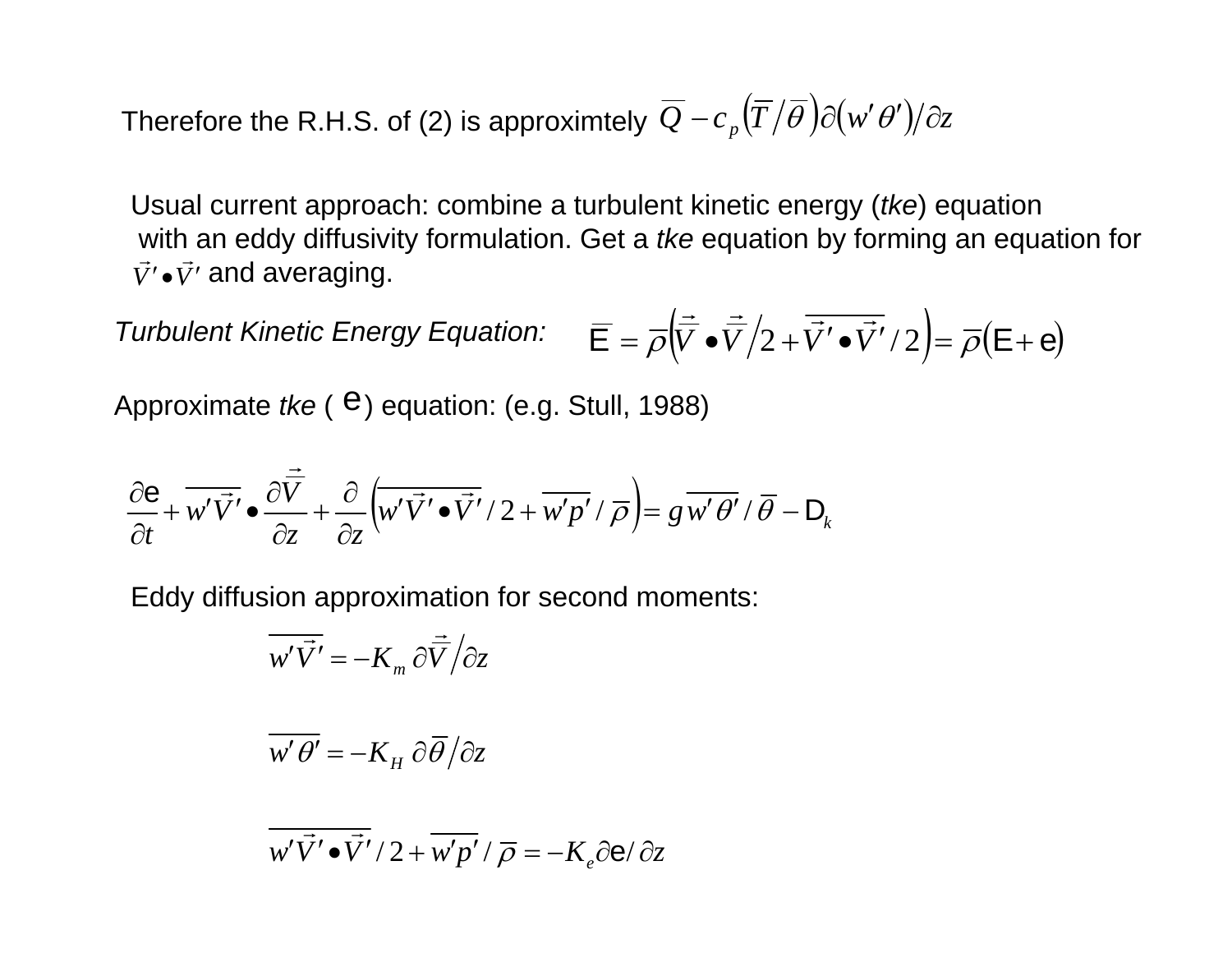*Diffusivities:*

Traditional approach

$$
K_{m,H,e}=l_{m,H,e}c_{m,H,e}\sqrt{\mathbf{e}}
$$

*Dissipation:*

Physical and dimensional considerations suggest

$$
\mathbf{D} = \mathbf{e}/\tau_d = c_d \mathbf{e}^{3/2} / l_d
$$

Specifying the lengths  $\;l_{m,H,e,d}\;$  and coefficients is a closure issue. Large literature on this topic. Several hypotheses have been explored in recent work (e.g. Sanchez&Cuxart, 2004, Lenderink&Holtslag, 2004, and references therein)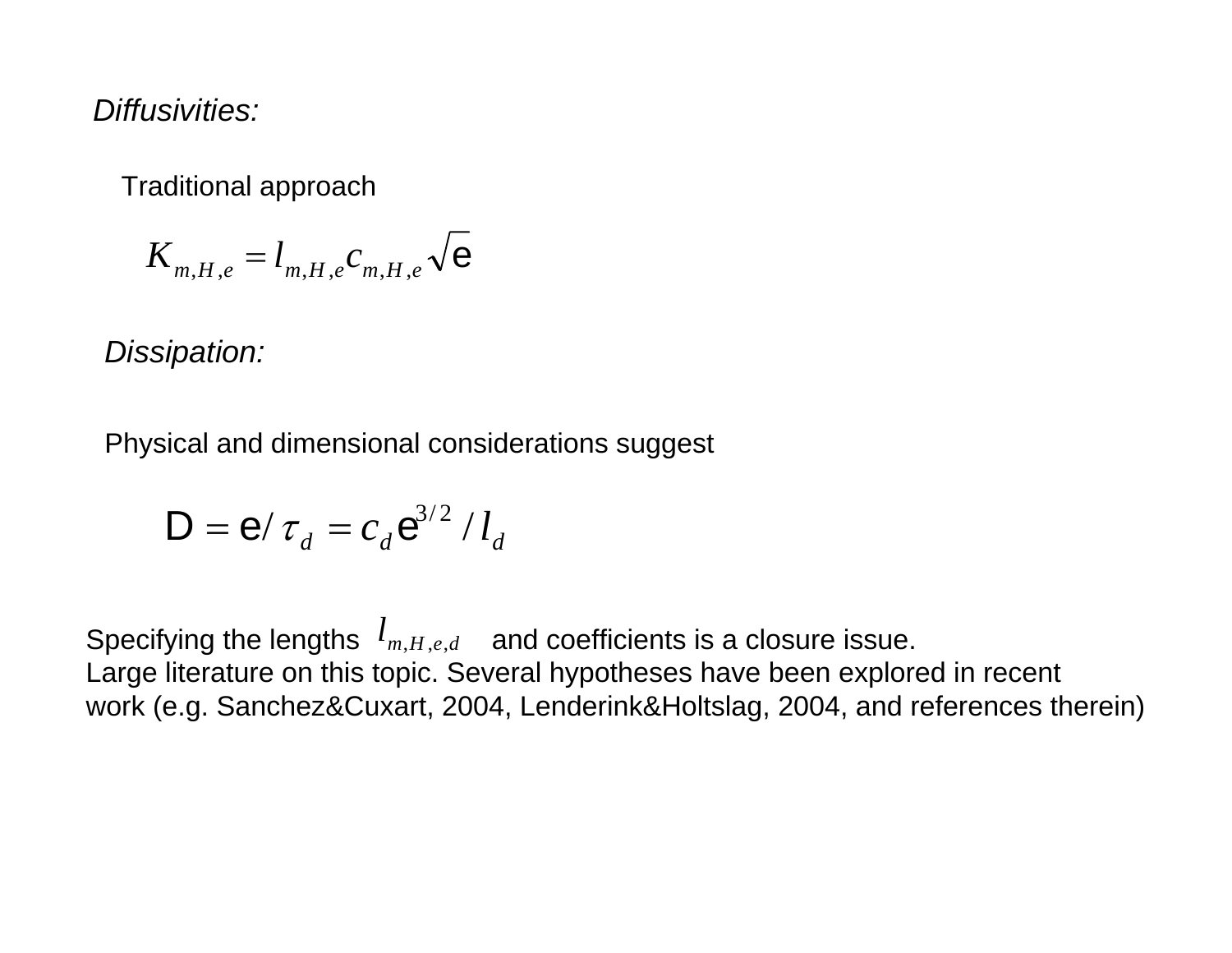## *Boundary conditions and constraints*

*Matching to the surface layer:*  Monin - Obukhov similarity requires that:

$$
\left|\vec{\tau}\right|/\overline{\rho} = \left[\left(\overline{u'w'}\right)^2 + \overline{\left(v'w'\right)}^2\right]^{1/2} = u_*^2
$$
  

$$
\left(\overline{w'\theta'}\right) = -u_*\theta_*
$$

where

$$
u_* = \frac{kU_L}{\ln(z_L/z_0) - \psi_m(z_L/L) + \psi_m(z_0/L)}
$$
  
\n
$$
\theta_* = \frac{(k/\Pr)(\theta_L - \theta_s)}{\ln(z_L/z_t) - \psi_H(z_L/L) + \psi_H(z_t/L)}
$$
  
\n
$$
L = -\frac{\theta_v u_*^3}{kg(w'\theta_v')_s}
$$
 (Monin-Obukov length)

*k* : von Karmen constant,

*Pr* : turbulent Prandtl number,

 $U_L$ ,  $\theta_L$ : wind speed, potential temperature at reference level ( $Z_L$ )

roughness heights (where surface values apply).  $z_0$ ,  $z_t$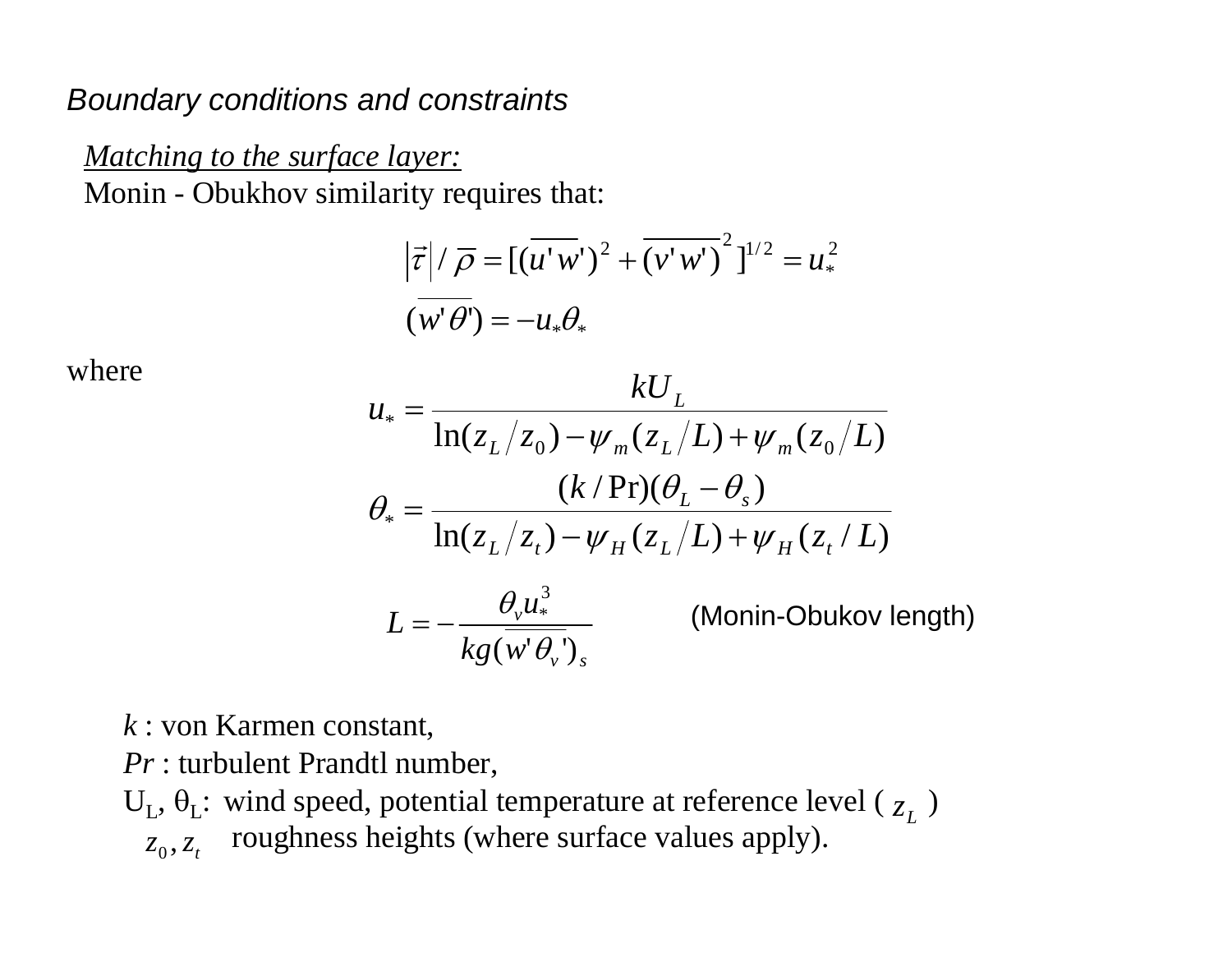The functions  $\mathcal{W}_m, \mathcal{W}_H$  are derived from field campaign observations (e.g. Dyer, 1974) . Moisture and other tracers treated similarly.

Bulk exchange formulae (resulting from fits to non-linear solutions):

$$
R_{iB} = g z_L [(\theta_v)_L - (\theta_v)_s]/[(\theta_v)_s U_L^2]
$$
 (Bulk Richardson Number)  
\n
$$
u_*^2 = C_D F_m (z_L/z_0, R_{iB}) U_L^2
$$
\n
$$
u_* \theta_* = C_H F_H (z_L/z_0, z_L/z_t, R_{iB}) U_L (\theta_L - \theta_s)
$$
\n
$$
u_* q_* = C_Q F_Q (z_L/z_0, z_L/z_q, R_{iB}) U_L (q_L - q_s)
$$



<sup>2.</sup> Typical behavior of heat and momentum flux coefficients as a function of bulk Richardson musber.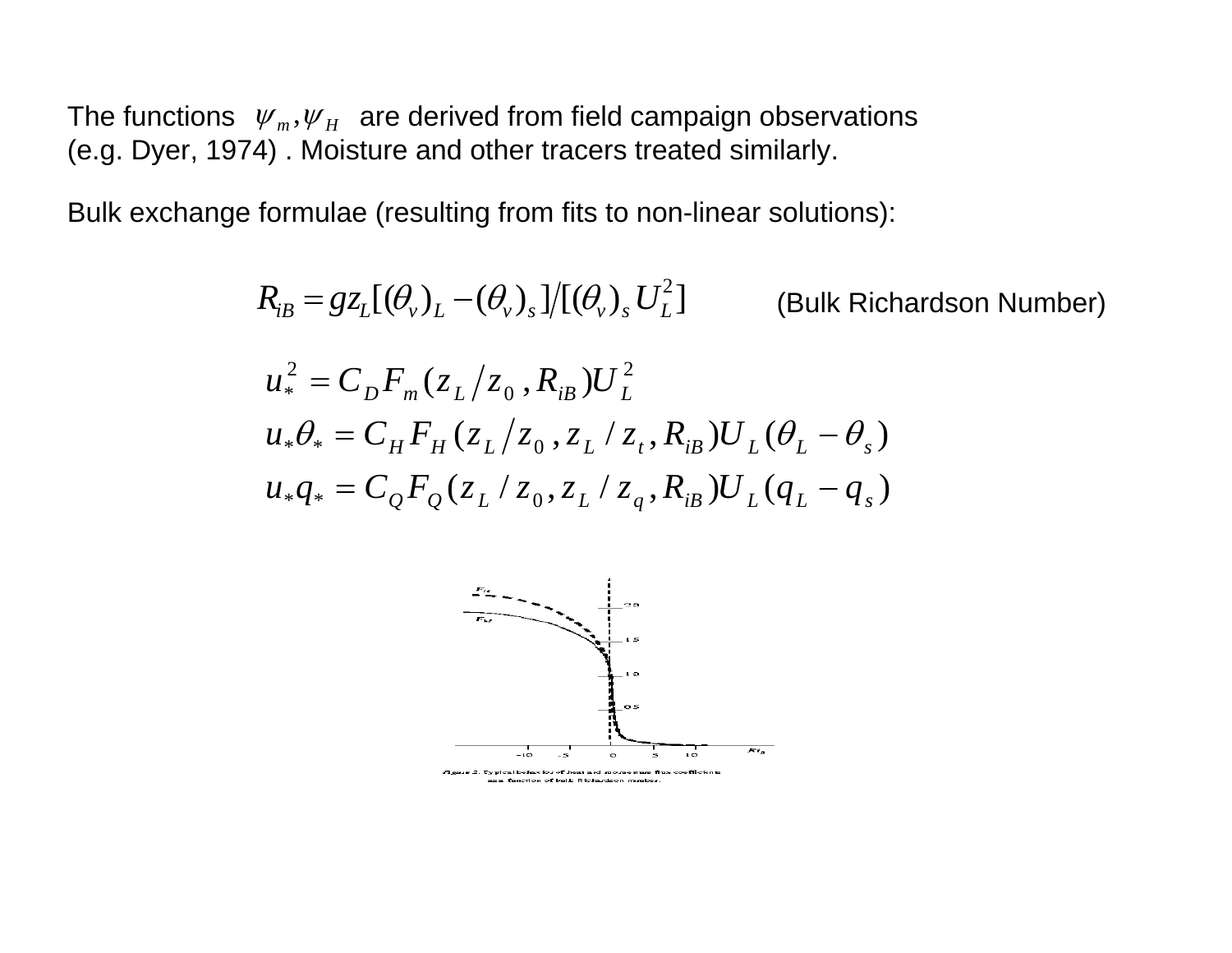## *Limitation:*

-Dependence of vertical fluxes on local mean gradients does not account for heat transfer in the convectively active ABL where mean gradients are small (slightly stable) but upward heat flux is positive.

-Requires introduction of non-local effects.

For a scalar quantity,  $\chi$  :

$$
\overline{w' \chi'} = -K_{\chi} \frac{\partial \overline{\chi}}{\partial z} + \left(\overline{w' \chi'}\right)_{nl}
$$

Approaches:

(a) Introduce prognostic equations for second moments with associated closure Assumptions to derive the nonlocal effects (e.g. Deardorf, 1966, Mellor& Yamada, 1974, Cuijpers & Holtslag , 1993, Abdella & McFarlane, 1997, Gryanik&Hartmann, 2002, ….). Simplest formulations give:

$$
(\overline{w'\theta'})_{nl} = K_H \gamma_{cg}
$$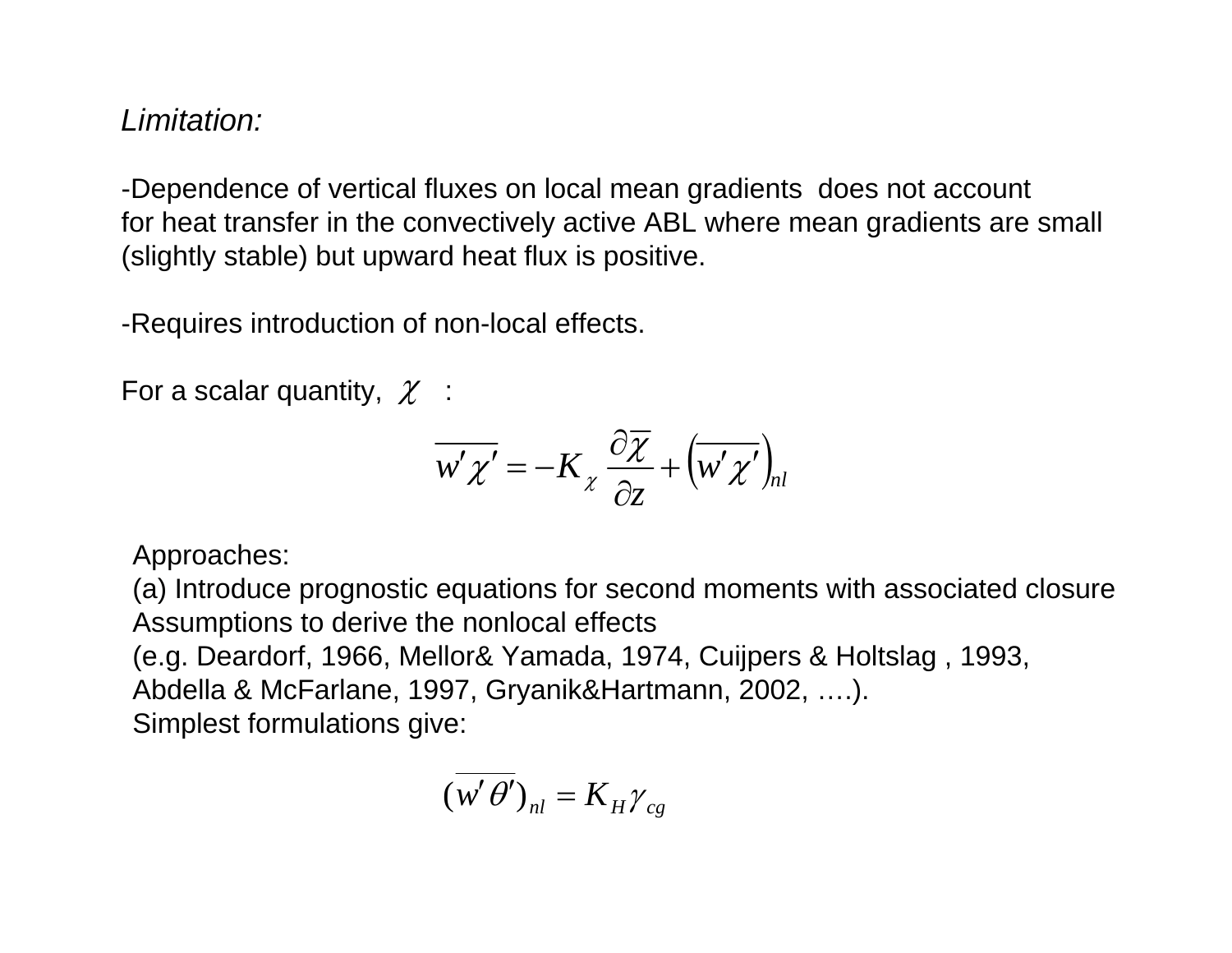(b) Represent non-local transfer effects as being associated with plume-like Eddies (e.g. Siebesma et al, 2007)



(From Siebesma et al)

FIG. 1. Sketch of a convective updraft embedded in a turbulent eddy structure.

$$
\rho \overline{(w' \theta')_{nl}} = M (\theta_u - \overline{\theta})
$$

$$
\frac{\partial M}{\partial z} = (\varepsilon - \delta) M
$$

$$
\frac{\partial \theta_u}{\partial z} = \varepsilon (\theta_u - \overline{\theta})
$$